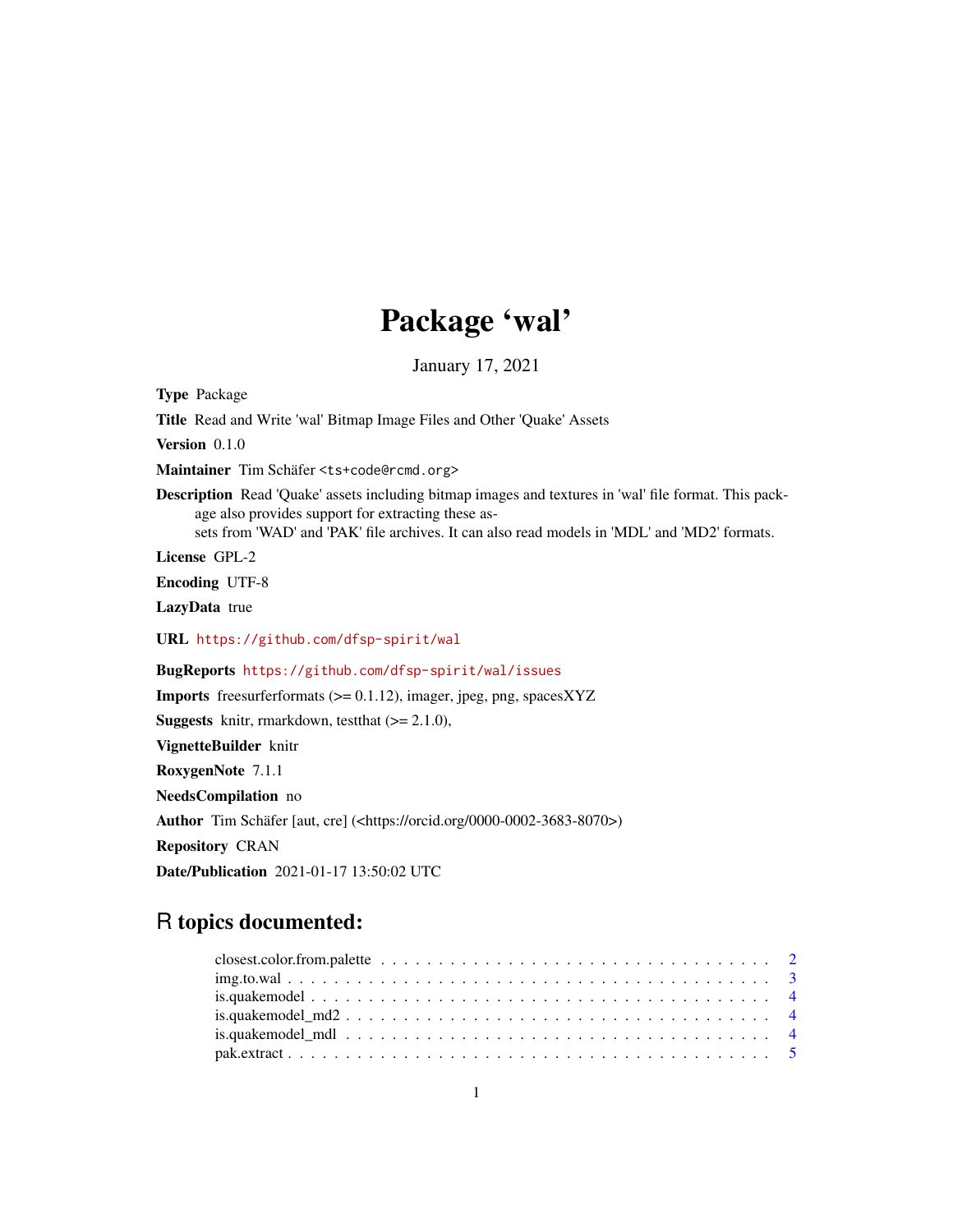<span id="page-1-0"></span>

|       |                                                                                                                 | -6             |
|-------|-----------------------------------------------------------------------------------------------------------------|----------------|
|       |                                                                                                                 | -6             |
|       |                                                                                                                 | $\overline{7}$ |
|       |                                                                                                                 | $\overline{7}$ |
|       |                                                                                                                 | - 8            |
|       |                                                                                                                 | 9              |
|       | quake model.to.fs.surface $\ldots \ldots \ldots \ldots \ldots \ldots \ldots \ldots \ldots \ldots \ldots \ldots$ | -9             |
|       |                                                                                                                 |                |
|       |                                                                                                                 |                |
|       |                                                                                                                 |                |
|       |                                                                                                                 |                |
|       |                                                                                                                 |                |
|       |                                                                                                                 |                |
|       |                                                                                                                 |                |
|       |                                                                                                                 |                |
|       |                                                                                                                 |                |
|       |                                                                                                                 |                |
|       |                                                                                                                 |                |
|       |                                                                                                                 |                |
| Index |                                                                                                                 | 18             |

closest.color.from.palette

*Find closest color from palette for each RGB color.*

### Description

Find closest color from a palette for given colors. The similarity method used to define 'closest' is deltaE, and the input RGB colors are transformed to LAB space for the computation, assuming they are given in sRGB space.

### Usage

```
closest.color.from.palette(colors_rgb, fixed_palette_rgb)
```
#### Arguments

colors\_rgb n x 3 integer matrix, the truecolor (arbitrary) input RGB colors for which you want to find the most similar colors included in the fixed palette. Range 0..255. fixed\_palette\_rgb

> the fixed palette, an n x 3 matrix of integers, representing the fixed palette colors in RGB values in range 0..255.

### Value

vector of n integers, the index of the closest color into the palette for each of the colors\_rgb.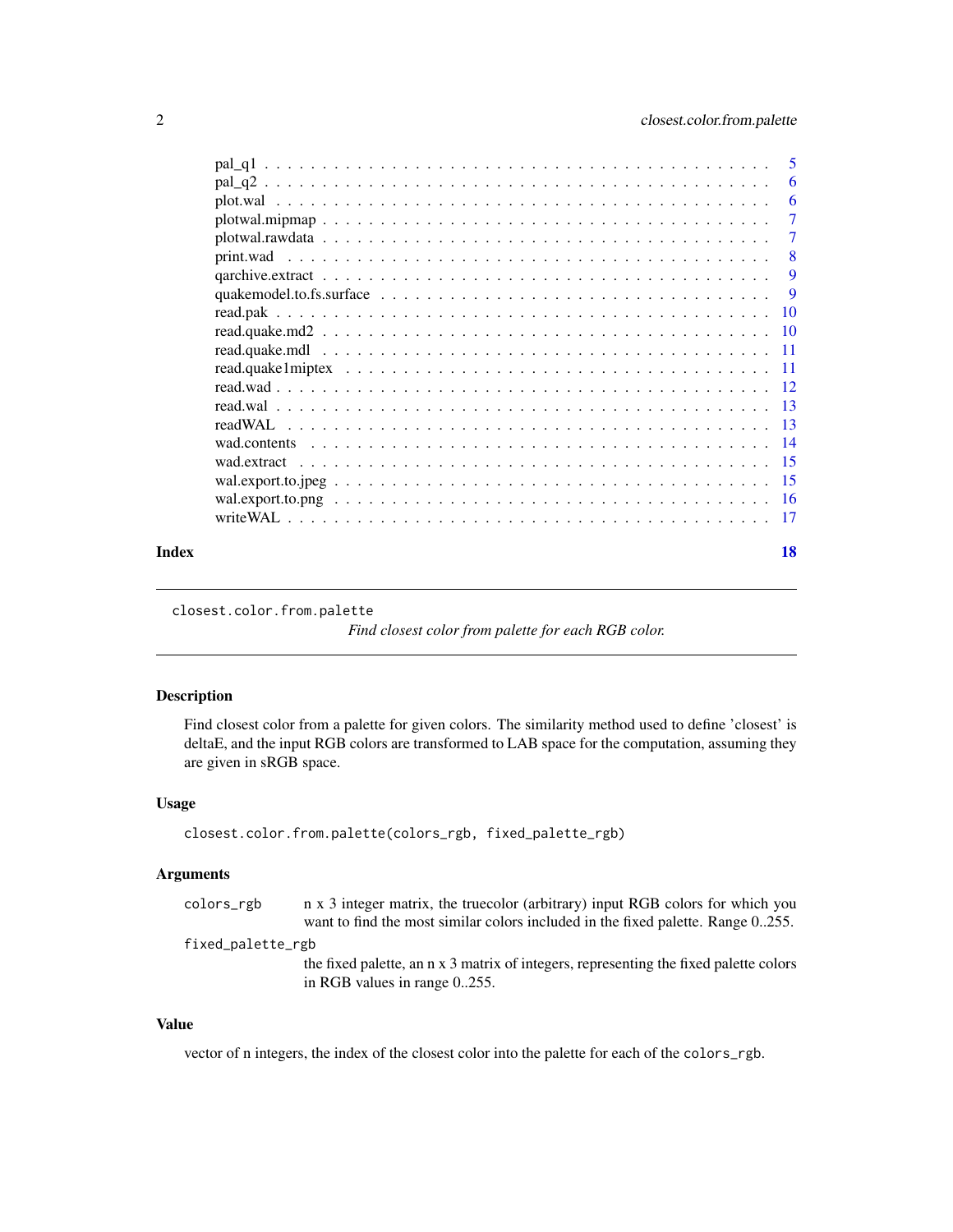### <span id="page-2-0"></span>img.to.wal 3

### Examples

```
colors_rgb = matrix(c(255, 0, 0, 100, 100, 100, 10, 10, 10, 5, 5, 5),ncol = 3, byrow = TRUE);
fixed_palette_rgb = matrix(c(255, 0, 0, 255, 5, 0, 11, 11, 11, 0, 0, 0,
255, 255, 255), ncol = 3, byrow = TRUE);
pal_similar_colors = closest.color.from.palette(colors_rgb,
 fixed_palette_rgb);
```
### img.to.wal *Convert image to WAL instance.*

### Description

Convert an input RGB image to a WAL instance, re-mapping its colors to the WAL palette in the process and generating the mipmaps.

#### Usage

```
img.to.wal(in_image, apply_palette = wal::pal_q2(), wal = wal.template())
```
#### Arguments

| in_image      | numeric matrix with 3 dimensions: widt, height, channels. Values must be in<br>range $0.1$ . This is the image format returned by $\text{jpeg}$ : readJPEG and $\text{png}:$ readPNG.<br>The image can have arbitrary colors, but the colors in the final WAL image will<br>be limited to the palette. Both the width and height must be multiples of 8.<br>Typical idtech1/2 textures use 32, 64, , 512. The reason is the mipmaps. |
|---------------|--------------------------------------------------------------------------------------------------------------------------------------------------------------------------------------------------------------------------------------------------------------------------------------------------------------------------------------------------------------------------------------------------------------------------------------|
| apply_palette | n x 3 integer matrix, the palette for the WAL image. This is not saved to the wal<br>image, but still required because the colors from the in_image will be adapted<br>to the palette colors (replaced with the most similar ones). If the palette does not<br>cover the colors in the source image well, the resulting WAL image will look<br>bad (dissimilar to the source image).                                                 |
| wal           | a wal instance. Note that 1 will be substracted from the data when it is written,<br>as indices are stored 0-based in the file.                                                                                                                                                                                                                                                                                                      |

### Value

wal instance

### Examples

```
## Not run:
  wal = img.to.wal(jpeg::readJPEG("~/mytex.jpg"));
## End(Not run)
```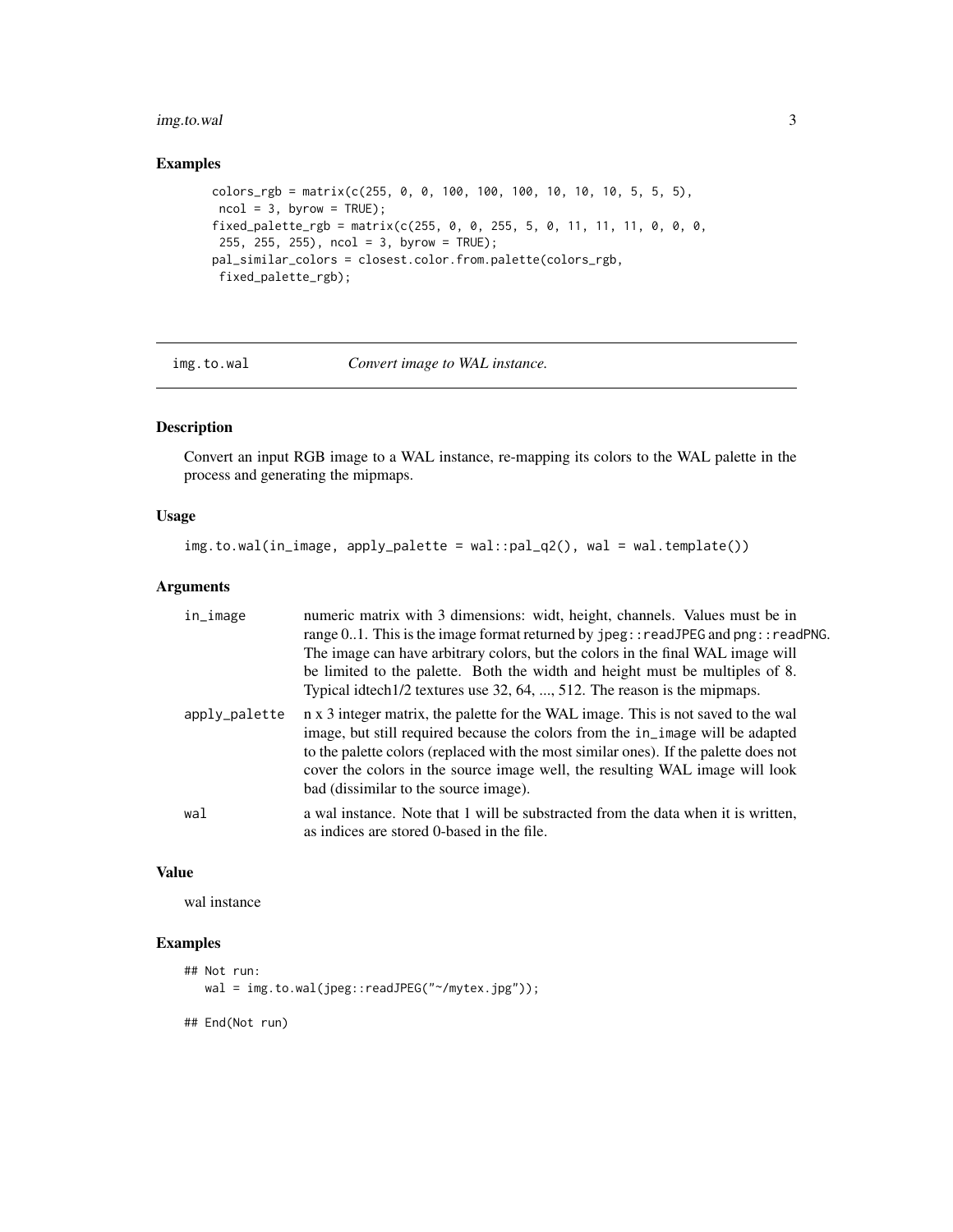<span id="page-3-0"></span>

Check whether object is a Quake 1 or 2 alias model.

### Usage

is.quakemodel(x)

### Arguments

x any R object

is.quakemodel\_md2 *Check whether object is Quake 2 MD2 model*

### Description

Check whether object is Quake 2 MD2 model

### Usage

is.quakemodel\_md2(x)

### Arguments

x any R object

is.quakemodel\_mdl *Check whether object is Quake 1 MDL model*

### Description

Check whether object is Quake 1 MDL model

### Usage

is.quakemodel\_mdl(x)

### Arguments

x any R object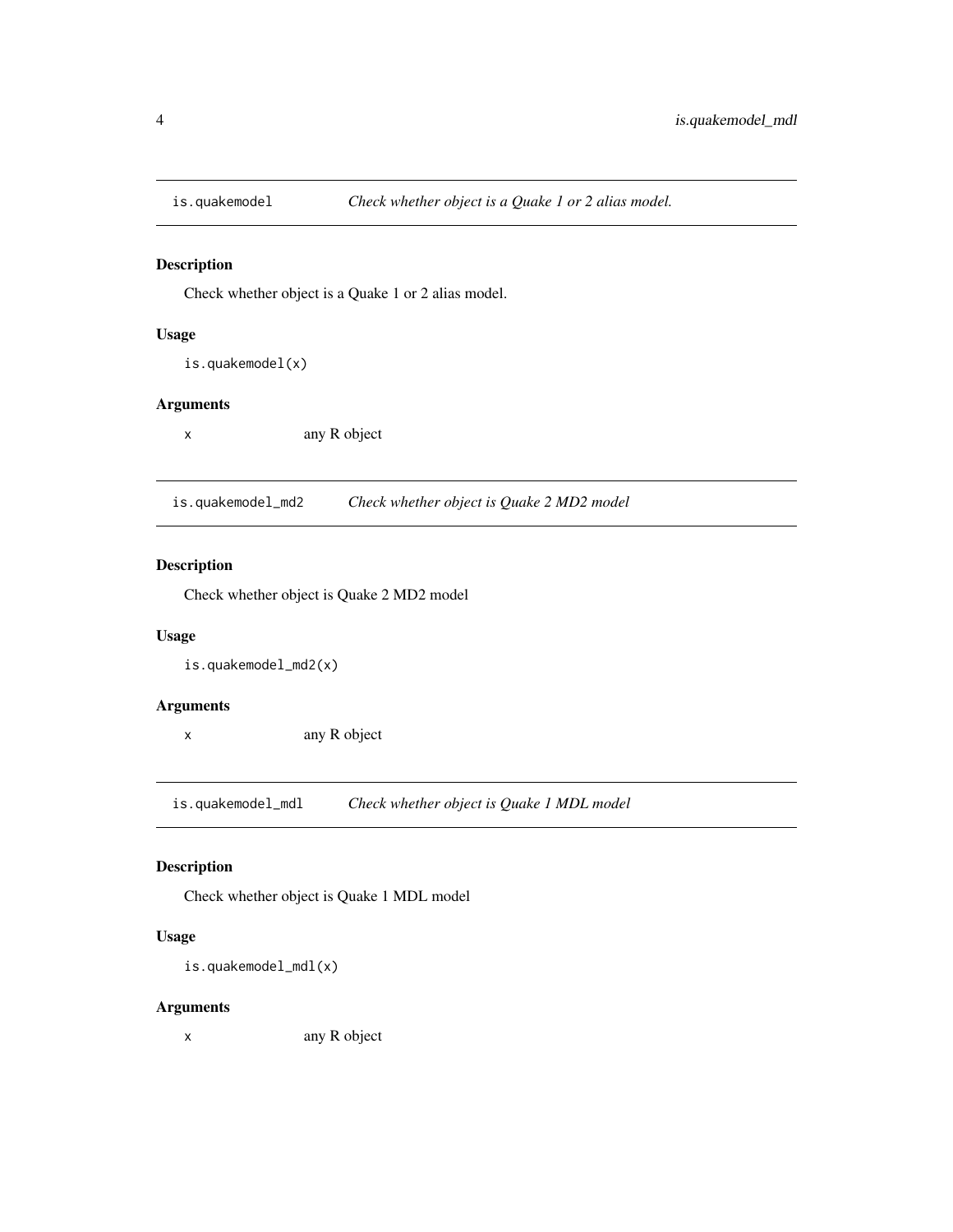<span id="page-4-0"></span>

Extract PAK contents into existing directory.

### Usage

```
pak.extract(pak_filepath, outdir = getwd())
```
### Arguments

| pak_filepath | character string, path to input PAK file.                                                                                                                                     |
|--------------|-------------------------------------------------------------------------------------------------------------------------------------------------------------------------------|
| outdir       | character string, the output directory in which the files should be created. Must<br>be writeable. The sub directories and filenames are derived from the data in the<br>WAD. |
|              |                                                                                                                                                                               |

### Note

PAK files can contain a directory structure, and new subdirectories will be created under outdir as needed to preserve it.

pal\_q1 *Get Q1 palette.*

### Description

Get Q1 palette.

### Usage

pal\_q1()

### Value

256 x 3 integer matrix, representing the RGB color values for an index into the palette.

### Examples

 $pal = pal_q1()$ ; dim(pal);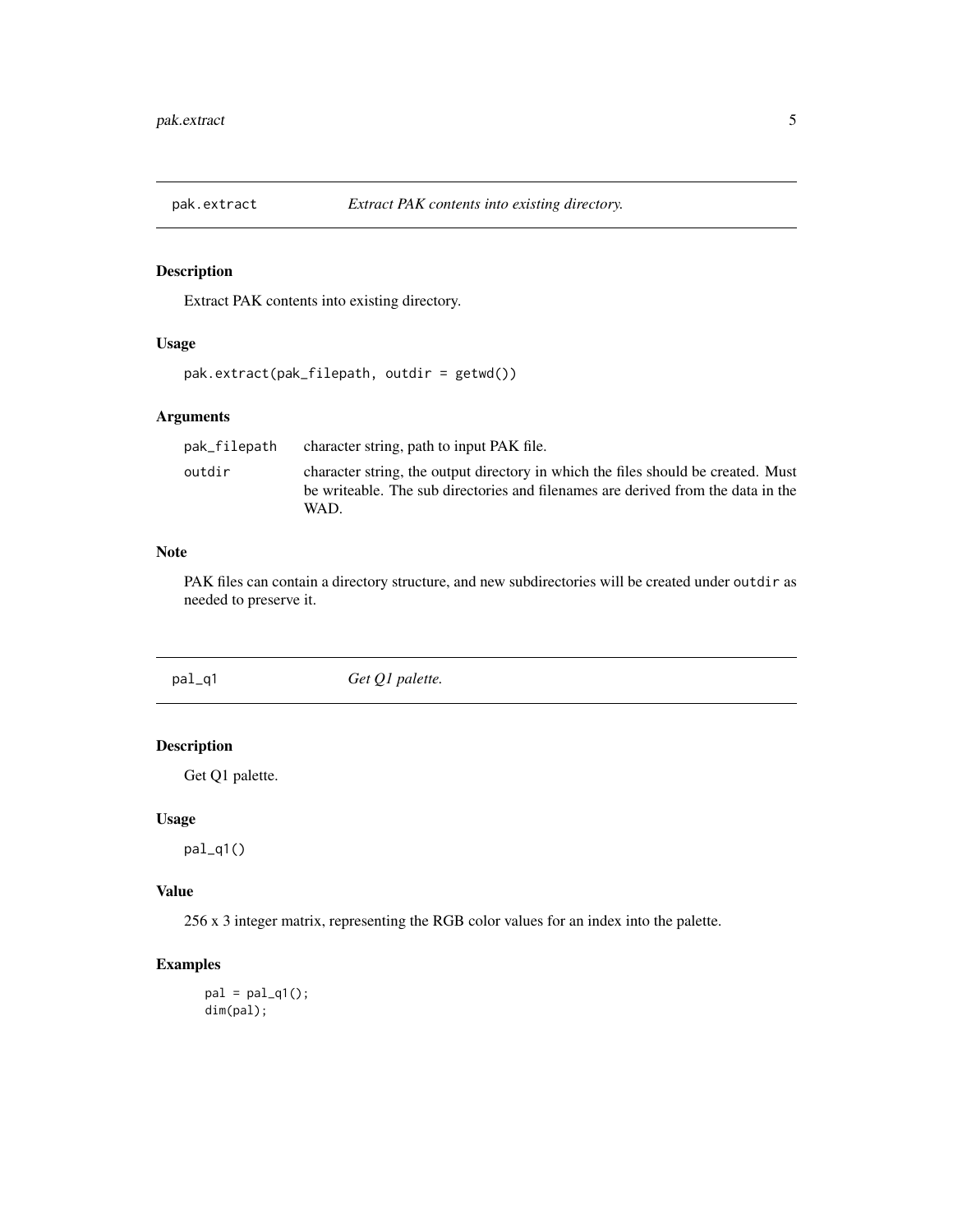<span id="page-5-0"></span>

Get Q2 palette.

### Usage

pal\_q2()

### Value

256 x 3 integer matrix, representing the RGB color values for an index into the palette.

### Examples

 $pal = pal_q2()$ ; dim(pal);

plot.wal *S3 plot function for wal image.*

### Description

S3 plot function for wal image.

### Usage

## S3 method for class 'wal'  $plot(x, \ldots)$ 

| X       | a wal instance.       |
|---------|-----------------------|
| $\cdot$ | extra args, not used. |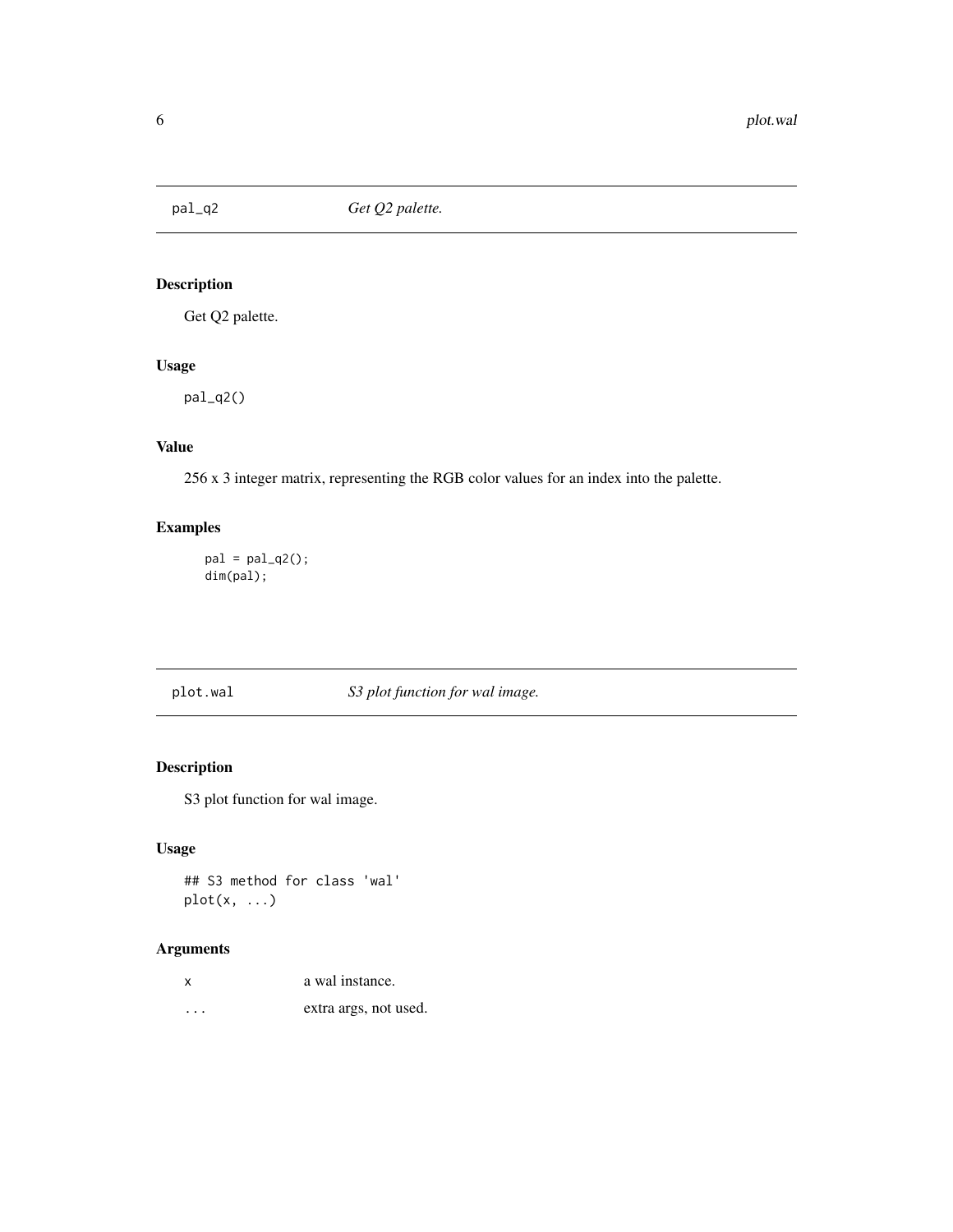<span id="page-6-0"></span>

Plot a mipmap level from a WAL image.

### Usage

```
plotwal.mipmap(wal, mip_level = 0L, apply_palette = wal::pal_q2())
```
### Arguments

| wal           | a WAL image instance, as returned by read. wal.                                                                                                                                                          |
|---------------|----------------------------------------------------------------------------------------------------------------------------------------------------------------------------------------------------------|
| mip_level     | integer in range 03, the mipmap to plot. Level 0 is the original full-size image,<br>the other ones get smaller and smaller (by factor 2 on each dimension, so 1/4th<br>the size of their predecessor).  |
| apply_palette | optional 256 x 3 integer matrix, the palette. Must contain values in range 0.255.<br>Pass NULL if you do not want to apply any palette. The resulting wal object<br>will not have an 'image' entry then. |

### Examples

```
## Not run:
  walf = '~/data/q2_pak0_extracted/textures/e1u2/basic1_7.wal';
  wal = read.walk(walf);plotwal.mipmap(wal, mip_level = 3);
```
## End(Not run)

plotwal.rawdata *Plot raw pixel index data as image.*

### Description

Plot raw pixel index data as image.

### Usage

```
plotwal.rawdata(raw_data, width, height, apply_palette = wal::pal_q2())
```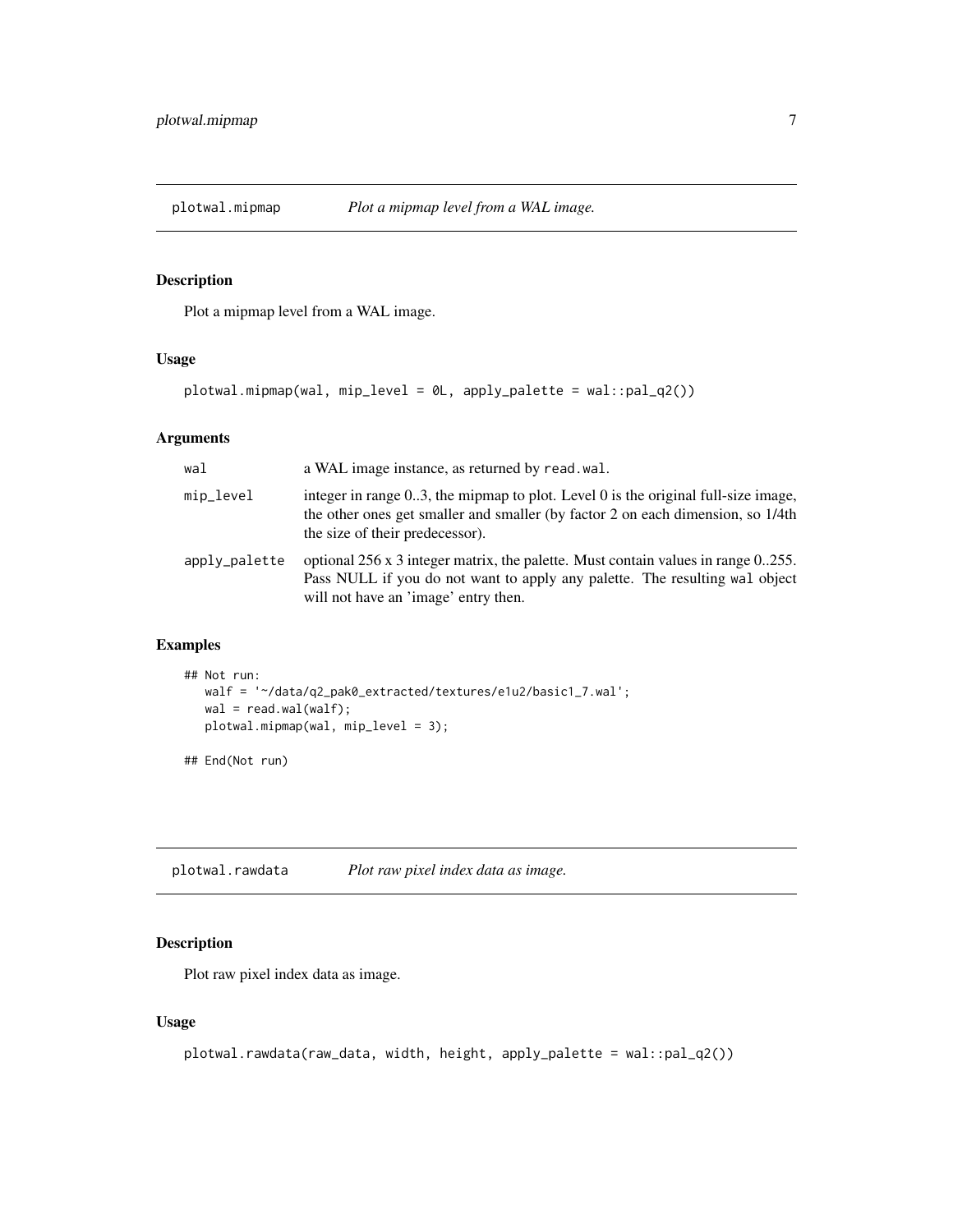### <span id="page-7-0"></span>Arguments

| raw_data      | integer vector in containing width * height values in range 0.255, and optionally<br>additional mipmap data at the end (which will be ignored). The raw image data.<br>Can be a Q2 WAL data, Q1 miptex data, or anything else. |
|---------------|--------------------------------------------------------------------------------------------------------------------------------------------------------------------------------------------------------------------------------|
| width         | positive integer, the image width.                                                                                                                                                                                             |
| height        | positive integer, the image height.                                                                                                                                                                                            |
| apply_palette | optional 256 x 3 integer matrix, the palette. Must contain values in range 0.255.<br>Pass NULL if you do not want to apply any palette. The resulting wal object<br>will not have an 'image' entry then.                       |

### Examples

```
## Not run:
# Plot the Q1 shambler skin:
mdl = read.quake.mdl("~/data/q1_pak/progs/shambler.mdl");
plotwal.rawdata(mdl$skins$skin_pic, mdl$header$skin_width,
mdl$header$skin_height, apply_palette = pal_q1());
```
## End(Not run)

print.wad *S3 print function for WAD*

### Description

S3 print function for WAD

### Usage

## S3 method for class 'wad'  $print(x, \ldots)$ 

| x                       | wad instance             |
|-------------------------|--------------------------|
| $\cdot$ $\cdot$ $\cdot$ | extra arguments, ignored |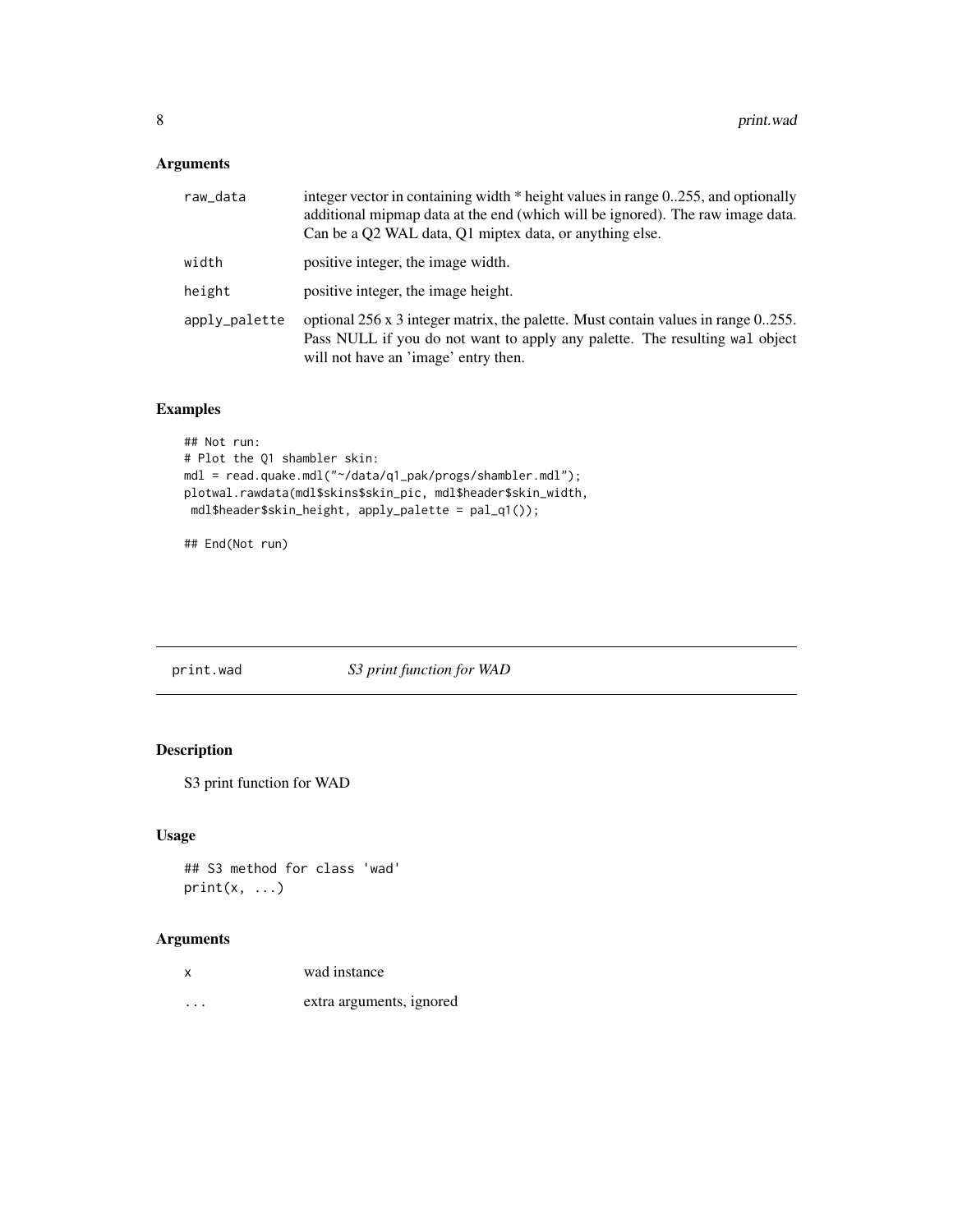<span id="page-8-0"></span>qarchive.extract *Extract any of the supported Quake archives.*

### Description

Extract any of the supported Quake archives.

### Usage

```
qarchive.extract(filepath, outdir, format = "auto", do_pre_checks = TRUE)
```
### Arguments

| filepath      | character string, path to existing and readable file in PAK or WAD2 format.                                                |
|---------------|----------------------------------------------------------------------------------------------------------------------------|
| outdir        | character string, path to an existing and writeable output directory into which to<br>extract the archive.                 |
| format        | character string, of one 'auto' to detect from filename, 'QARCHIVE_TYPE_WAD'<br>for WAD2, or 'QARCHIVE_TYPE_PAK' for PACK. |
| do_pre_checks | logical, whether to perform extra sanity checks on the other parameters.                                                   |

```
quakemodel.to.fs.surface
```
*Convert Quake Model to 'fs.surface' instance.*

### Description

Convert Quake Model to 'fs.surface' instance.

### Usage

```
quakemodel.to.fs.surface(quakemodel, frame_idx = 1L)
```
### Arguments

| quakemodel | an instance of quakemodel_mdl or quakemodel_md2.                                                                                                                                       |
|------------|----------------------------------------------------------------------------------------------------------------------------------------------------------------------------------------|
| frame idx  | integer, the frame to export. Quake models may contain animations made up<br>of several frames. The mesh connectivity is unaltered between frames, but the<br>vertex positions differ. |

### Value

fs.surface mesh instance, as used by the freesurferformats package.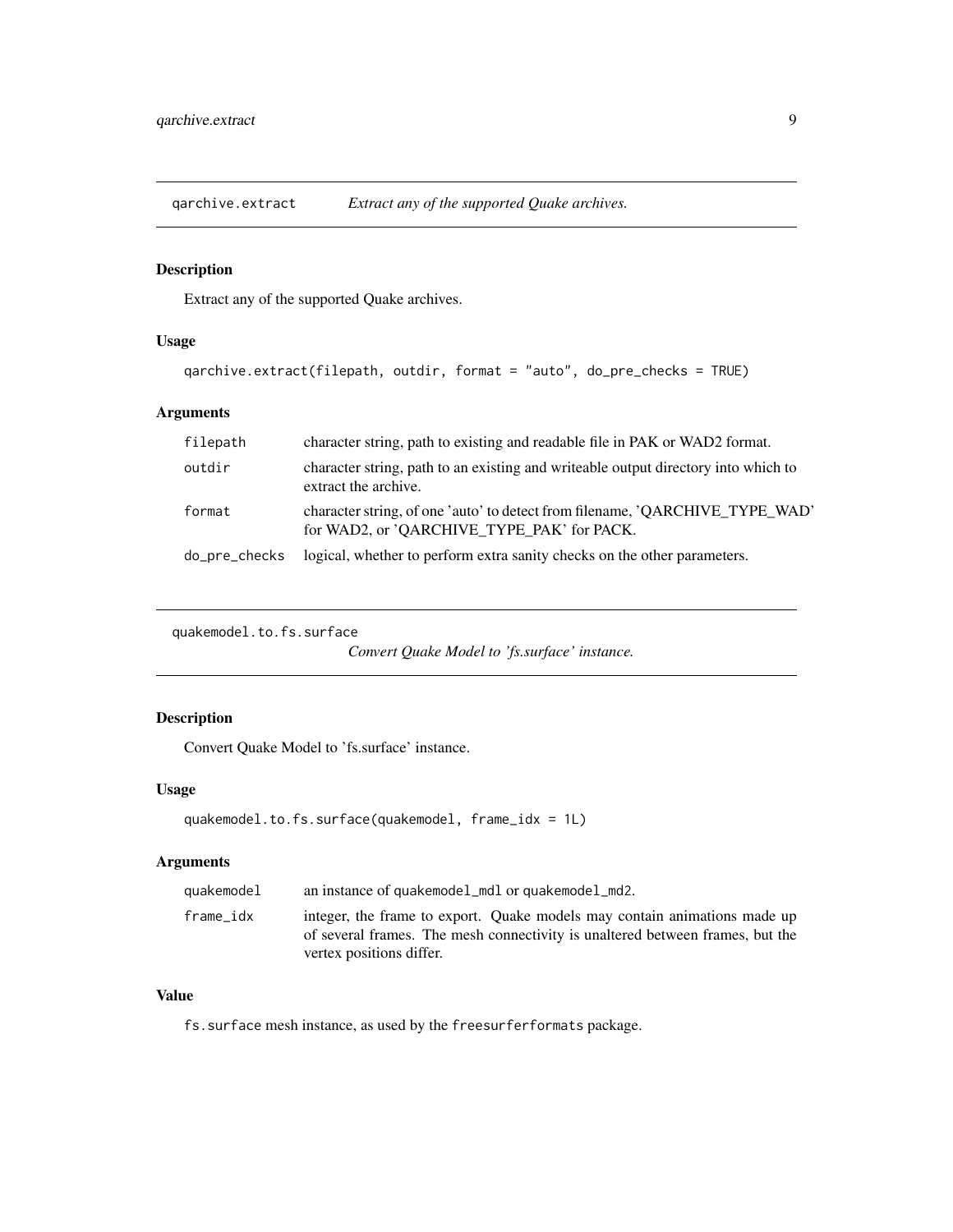<span id="page-9-0"></span>

Read Quake PAK archive.

### Usage

```
read.pak(filepath)
```
### Arguments

filepath character string, path to the file including extension.

#### Value

a 'pak' instance.

### Examples

```
## Not run:
  pakf = '~/.steam/steam/steamapps/common/Quake/Id1/PAK0.PAK';
  pak = read.pak(pakf);
```
## End(Not run)

read.quake.md2 *Read Quake II model in MD2 format.*

### Description

Read Quake II model in MD2 format.

### Usage

```
read.quake.md2(filepath, anim = FALSE)
```
### Arguments

| filepath | character string, the path to the MD2 file                                        |
|----------|-----------------------------------------------------------------------------------|
| anim     | logical, whether to load the whole animation (if present). Returns a list of mod- |
|          | els, the animation frames. If FALSE, only the first frame is returned.            |

### Note

Ignore this function, it will be moved to a different package.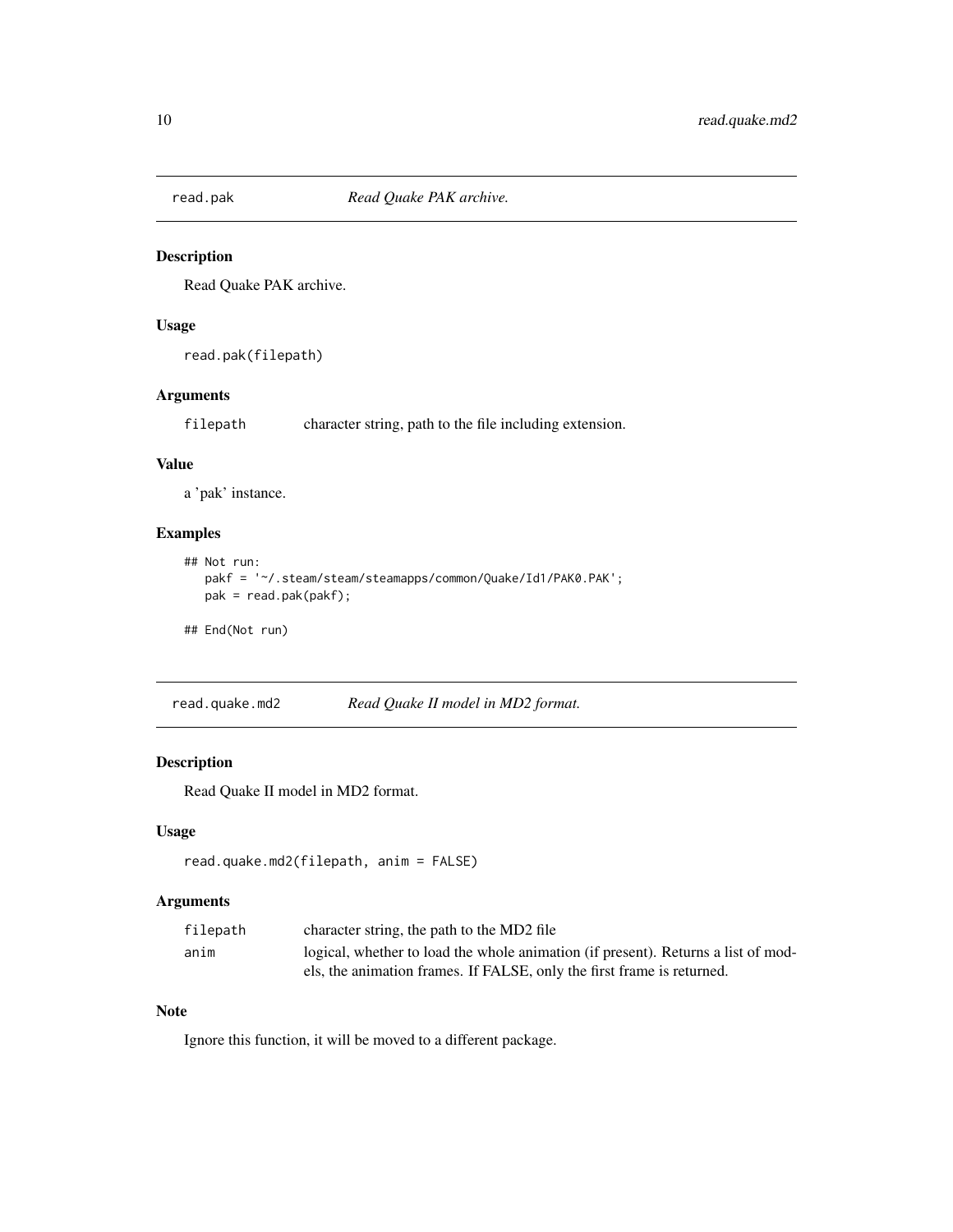<span id="page-10-0"></span>

Read Quake model in MDL format.

### Usage

```
read.quake.mdl(filepath, do_checks = FALSE)
```
### Arguments

| filepath  | character string, the path to the MDL file                                    |
|-----------|-------------------------------------------------------------------------------|
| do_checks | logical, whether to perform some sanity checks on the data and warn on suspi- |
|           | cious results.                                                                |

#### Note

Ignore this function, it will be moved to a different package.

### Examples

```
## Not run:
  mdlf = "~/data/q1_pak/progs/quaddama.mdl"
  mdl = read.quake.mdl(mdlf);
```

```
## End(Not run)
```
read.quake1miptex *Read a Quake mipmap texture from a WAD2 file.*

### Description

Read a Quake mipmap texture from a WAD2 file.

### Usage

```
read.quake1miptex(filepath, at_offset = 0L)
```

| filepath  | character string, path to WAD file.                          |
|-----------|--------------------------------------------------------------|
| at_offset | integer, the index in the WAD file where the texture starts. |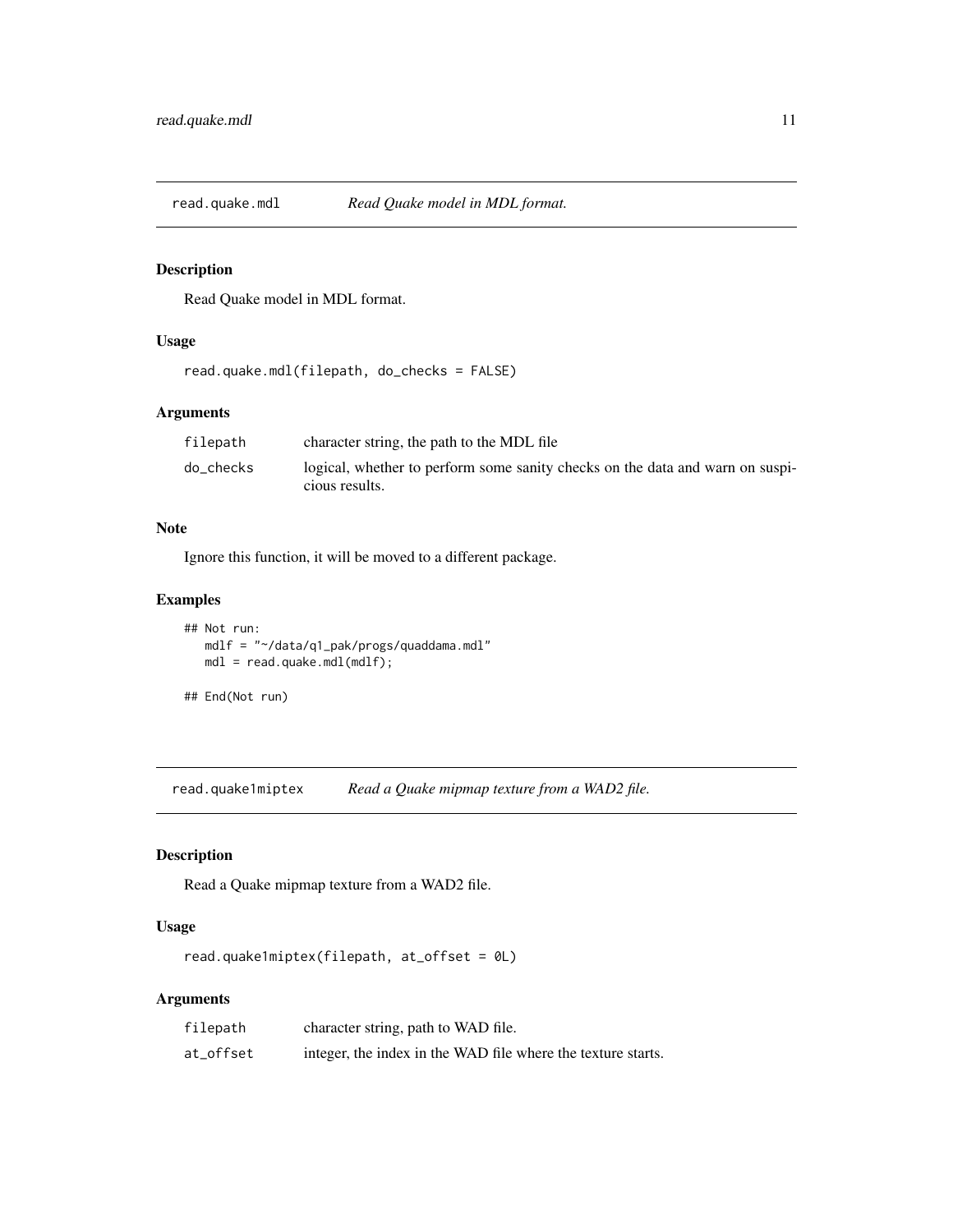### <span id="page-11-0"></span>Value

a 'qmiptex' instance, its like a wall with shorter name field (16 instead of 32) and some fields (anim\_name, flags, contents, value) missing.

#### Examples

```
## Not run:
   qm = read.quake1miptex("~/knave.wad", at_offset = 1317632);
   plotwal.mipmap(qm, apply_palette = pal_q1());
```
## End(Not run)

### read.wad *Read Quake WAD file.*

#### Description

Read Quake WAD file.

### Usage

```
read.wad(filepath)
```
### Arguments

filepath character string, path to the file.

### Value

a wad instance, can be used to extract data or list contents.

#### Examples

```
## Not run:
  wadf = '~/knave.wad';
  wad = read.wad(wadf);wad.contents(wad);
```
## End(Not run)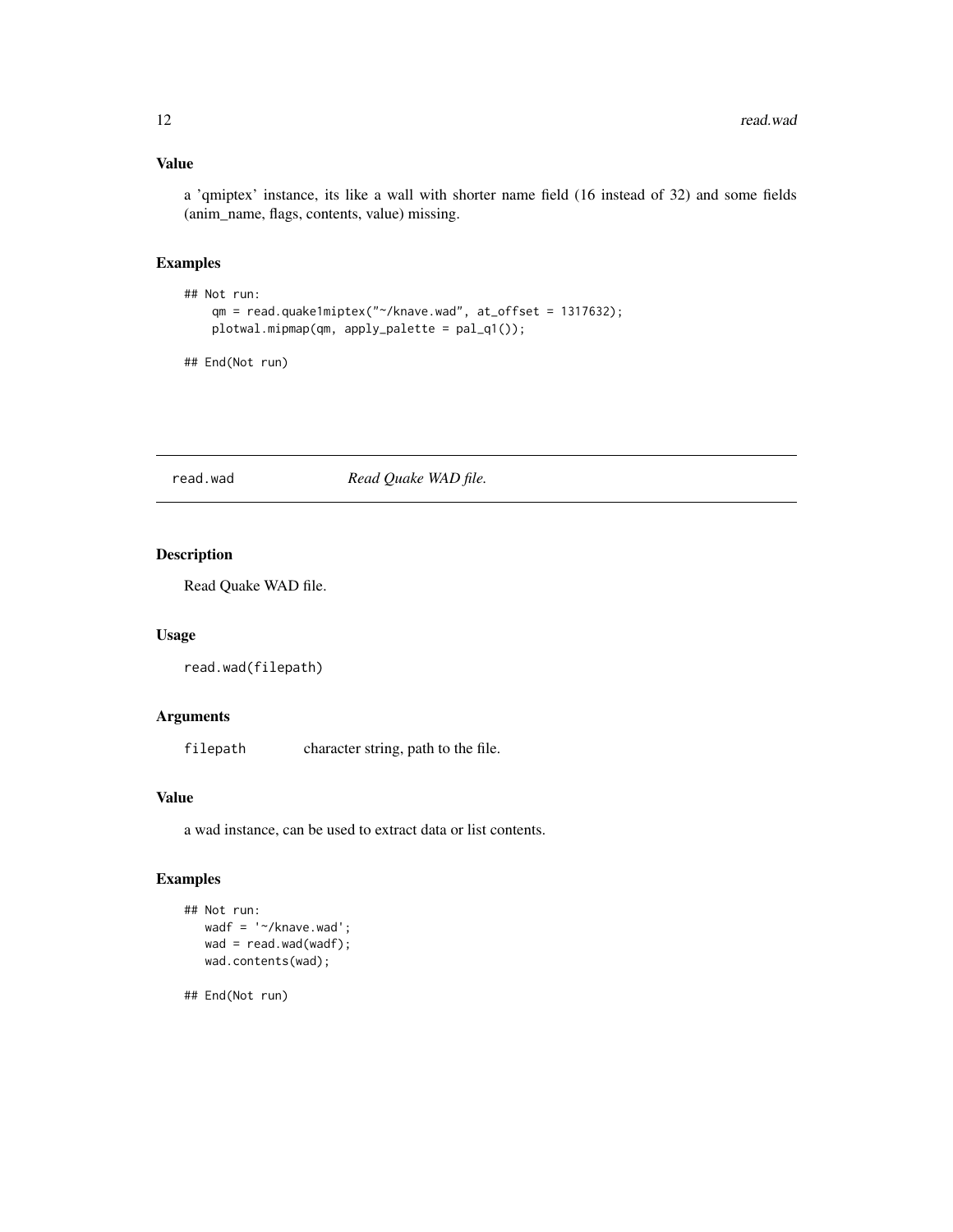<span id="page-12-0"></span>

Read bitmap file in WAL format.

### Usage

```
read.wal(filepath, hdr = TRUE, hdr_only = FALSE, apply_palette = wal::pal_q2())
```
### Arguments

| filepath      | character string, path to the file including extension                                                                                                                                                  |
|---------------|---------------------------------------------------------------------------------------------------------------------------------------------------------------------------------------------------------|
| hdr           | logical, whether to return full list with header                                                                                                                                                        |
| hdr_only      | logical, whether to read only the header                                                                                                                                                                |
| apply_palette | optional 256 x 3 integer matrix, the palette. Must contain values in range 0255.<br>Pass NULL if you do not want to apply any palette. The resulting wal object<br>will not have an 'image' entry then. |

#### Value

integer pixel matrix, each pixel value is in range 0-255 and refers to an index in a palette. The palette is NOT included in the file, so you will need to define one or get it from elsewhere to see the final image.

### Examples

```
## Not run:
  walf = '~/data/q2_pak0_extracted/textures/e1u2/basic1_7.wal';
  wal = read.wal(walf);
  plot(wal);
## End(Not run)
```
readWAL *Read bitmap image in WAL format, returning image data only.*

### Description

Read a bitmap image in WAL format, and return data in the same format as png:: readPNG and jpeg::readJPEG do.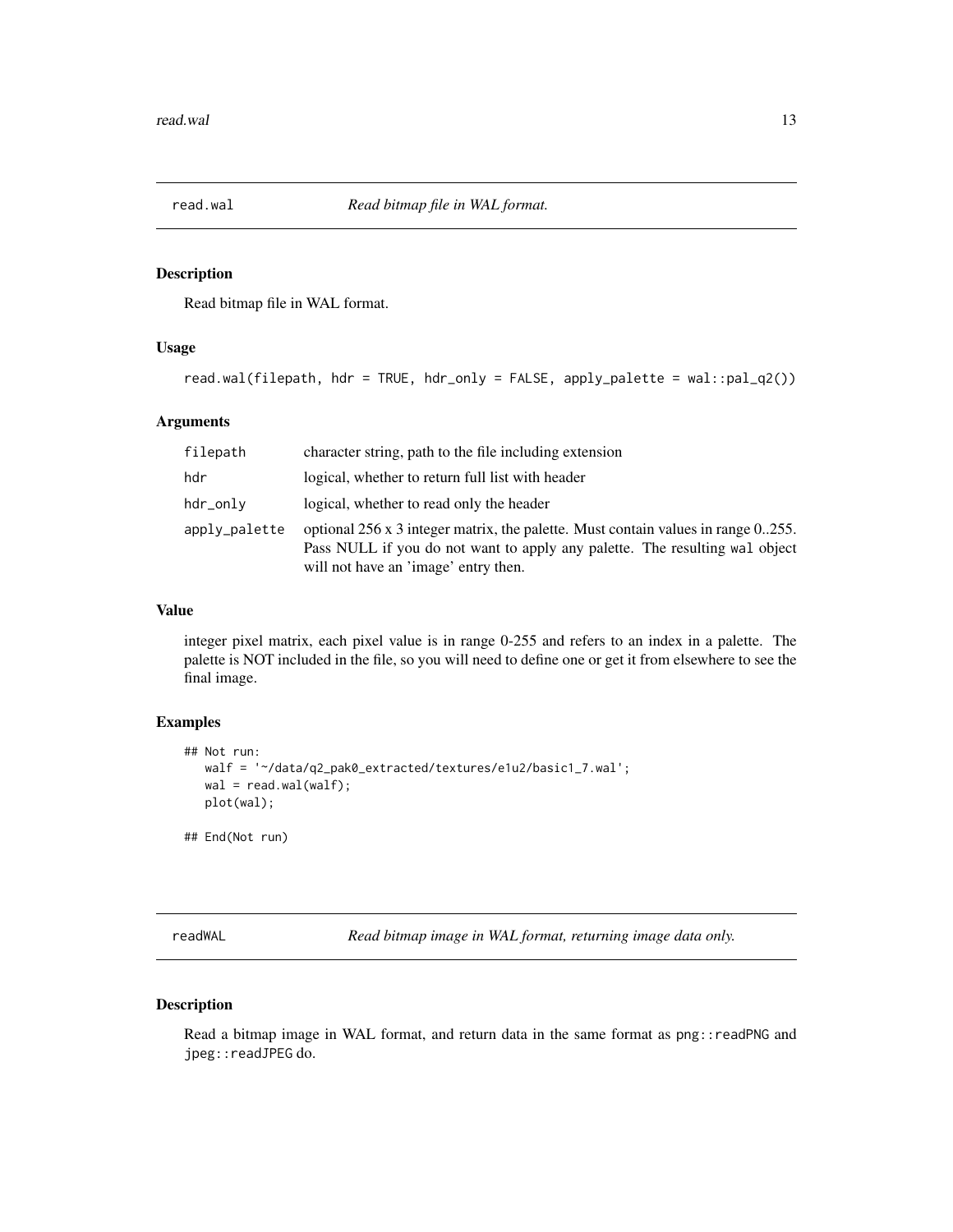#### <span id="page-13-0"></span>Usage

```
readWAL(filepath, apply_palette = wal::pal_q2())
```
#### Arguments

| filepath      | character string, path to the file including extension                                  |
|---------------|-----------------------------------------------------------------------------------------|
| apply_palette | optional $256 \times 3$ integer matrix, the palette. Must contain values in range 0255. |
|               | Pass NULL if you do not want to apply any palette. The resulting wall object            |
|               | will not have an 'image' entry then.                                                    |

### Value

numeric matrix with dimension width x height x channels, with all color values in range 0..1.

#### See Also

read.wal if you want to read the header and have more control.

### Examples

```
## Not run:
  walf = '~/data/q2_pak0_extracted/textures/e1u2/basic1_7.wal';
  wal_image = readWAL(walf);
  dim(wal_image);
```
## End(Not run)

wad.contents *List WAD file contents.*

### Description

List WAD file contents.

#### Usage

wad.contents(wad)

#### Arguments

wad a wad instance, see read.wad. Alternatively a character string, which will be interpreted as a filepath to a WAD file that should be loaded.

### Value

data.frame, info on the files inside the wad.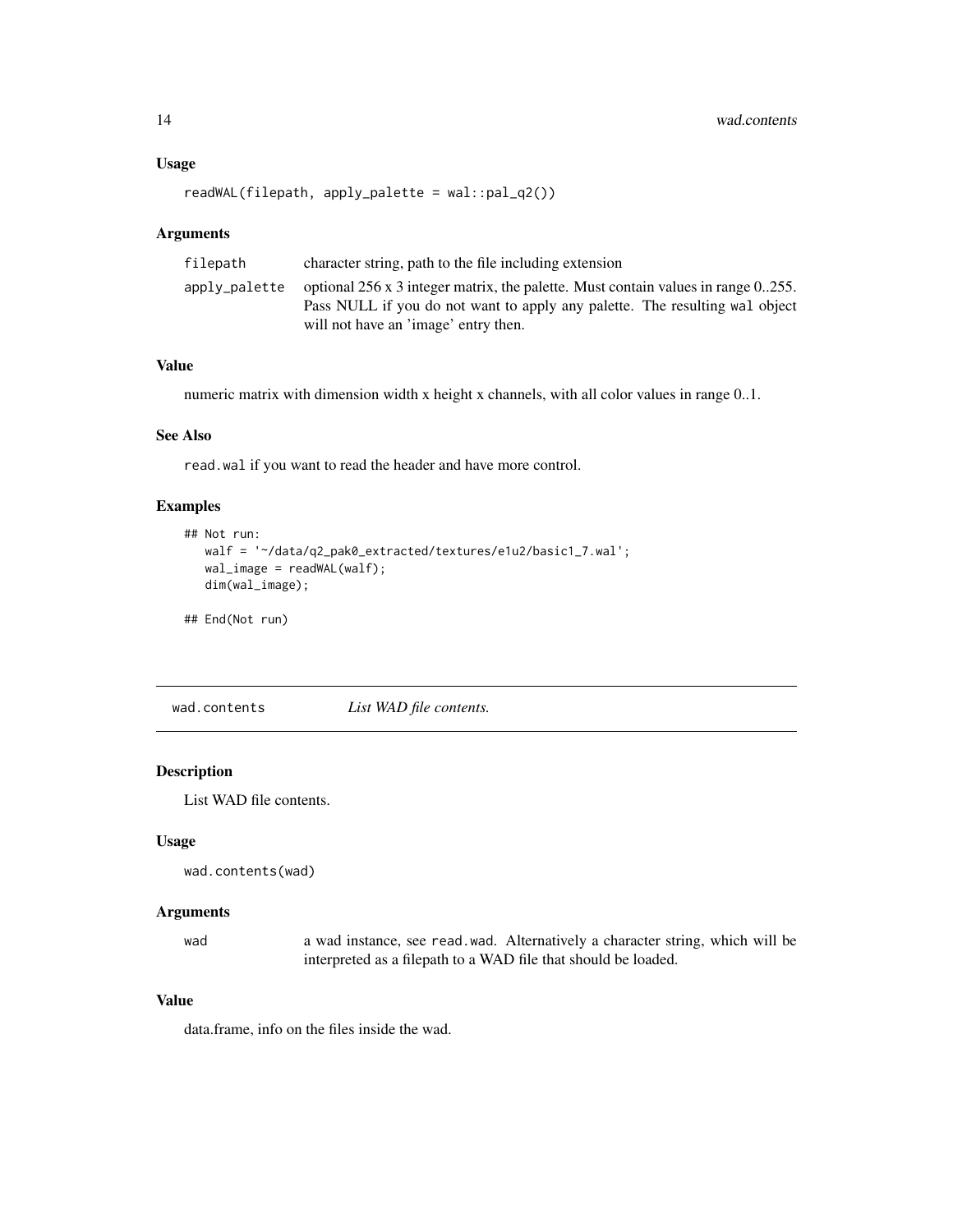<span id="page-14-0"></span>

Extract WAD contents into existing directory.

### Usage

```
wad.extract(
 wad_filepath,
 outdir = getwd(),
  file_ext_mapping = wad_dir.fileext.mapping()
\lambda
```
### Arguments

| wad_filepath     | character string, path to input WAD file.                                        |
|------------------|----------------------------------------------------------------------------------|
| outdir           | character string, the output directory in which the files should be created. The |
|                  | filenames are derived from the data in the WAD.                                  |
| file_ext_mapping |                                                                                  |
|                  | named list, with keys corresponding to the type names and values are file exten- |
|                  | sions, including the dot, to use for them.                                       |

### Note

One can read extracted textures with read.quake1miptex().

wal.export.to.jpeg *Export wal instance to JPEG format image file.*

### Description

Export wal instance to JPEG format image file.

#### Usage

```
wal.export.to.jpeg(wal, filepath, apply_palette = wal::pal_q2(), ...)
```

| wal           | a wal instance, as returned by read. wal                                                                                                                                                                        |
|---------------|-----------------------------------------------------------------------------------------------------------------------------------------------------------------------------------------------------------------|
| filepath      | character string, path to the JPEG file to write, including the file extension.                                                                                                                                 |
| apply_palette | optional $256 \times 3$ integer matrix, the palette. Must contain values in range 0255.<br>Pass NULL if you do not want to apply any palette. The resulting wall object<br>will not have an 'image' entry then. |
| $\cdot$       | extra parameters passed to jpeg::writeJPEG. Can be used to set JPEG quality.                                                                                                                                    |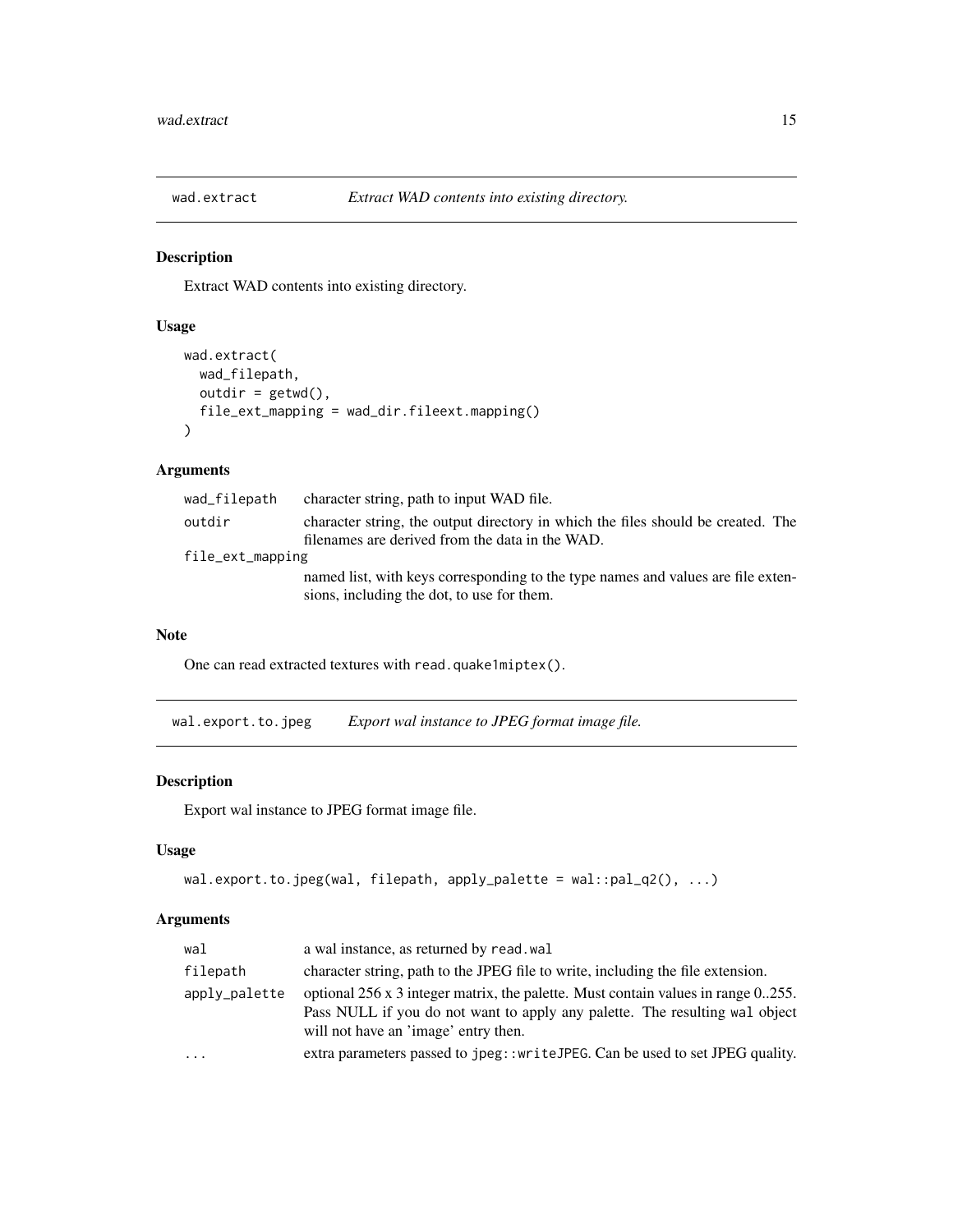### Examples

```
## Not run:
  walf = '~/data/q2_pak0_extracted/textures/e1u2/basic1_7.wal';
  wal = read.walk(walf);wal.export.to.jpeg(wal, "~/basic1_7.jpg");
## End(Not run)
```
wal.export.to.png *Export wal instance to PNG format image file.*

### Description

Export wal instance to PNG format image file.

### Usage

```
wal.export.to.png(wal, filepath, apply_palette = wal::pal_q2(), ...)
```
### Arguments

| wal           | a wal instance, as returned by read, wal                                                                                                                                                                 |
|---------------|----------------------------------------------------------------------------------------------------------------------------------------------------------------------------------------------------------|
| filepath      | character string, path to the PNG file to write, including the file extension.                                                                                                                           |
| apply_palette | optional 256 x 3 integer matrix, the palette. Must contain values in range 0.255.<br>Pass NULL if you do not want to apply any palette. The resulting wal object<br>will not have an 'image' entry then. |
| $\cdots$      | extra parameters passed to png::writePNG.                                                                                                                                                                |

### Examples

```
## Not run:
  walf = '~/data/q2_pak0_extracted/textures/e1u2/basic1_7.wal';
  wal = read.walk(walf);wal.export.to.png(wal, "~/basic1_7.png");
```
## End(Not run)

<span id="page-15-0"></span>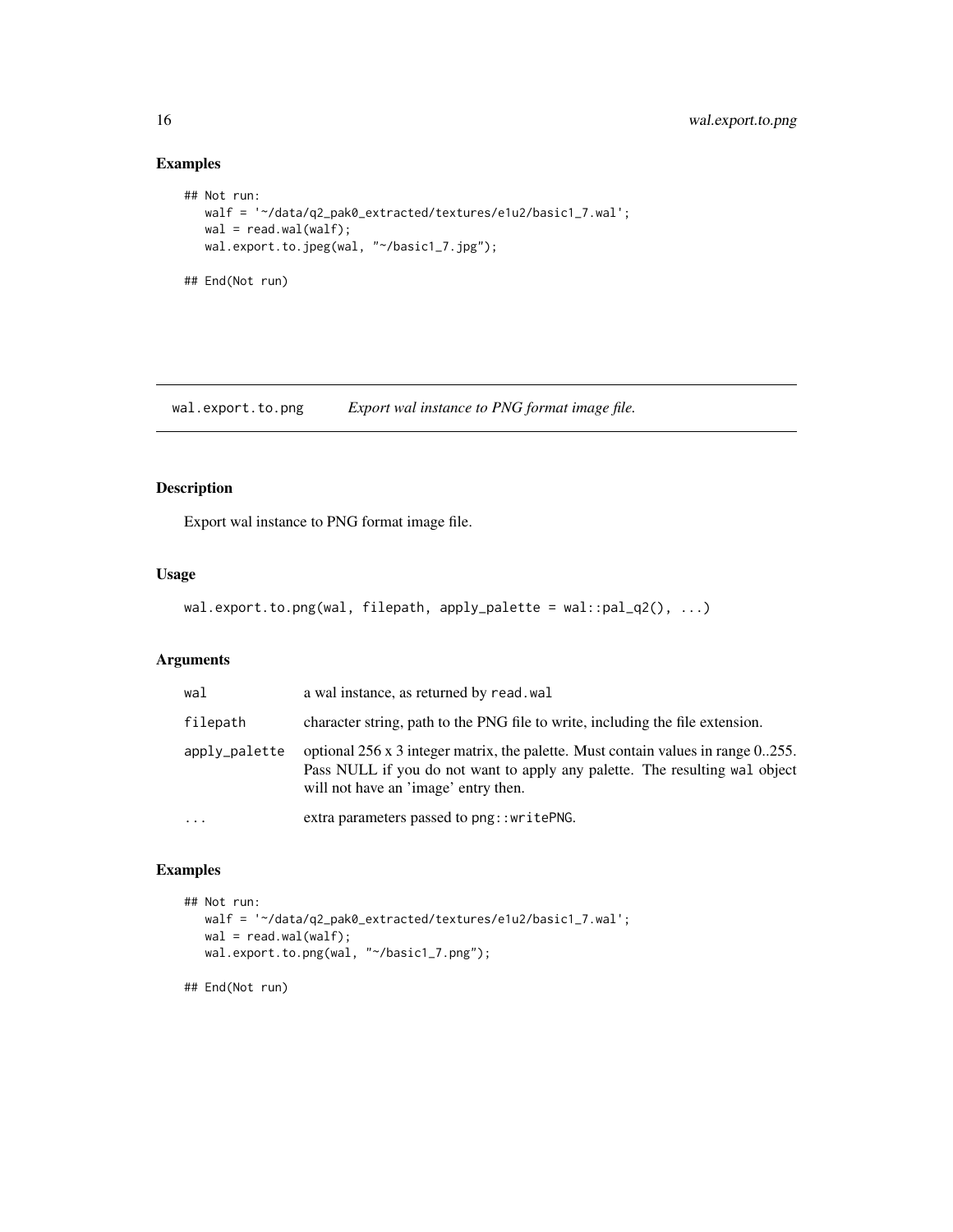<span id="page-16-0"></span>

Write WAL instance to bitmap file in WAL format.

### Usage

```
writeWAL(filepath, wal)
```
### Arguments

| filepath | character string, path to the file including extension                            |
|----------|-----------------------------------------------------------------------------------|
| wal      | a wal instance. Note that 1 will be substracted from the data when it is written. |
|          | as indices are stored 0-based in the file.                                        |

### Examples

```
## Not run:
  walf = '~/data/q2_pak0_extracted/textures/e1u2/basic1_7.wal';
  wal = read.wal(walf);
  writeWAL(tempfile(fileext = ".wal"), wal);
```
## End(Not run)